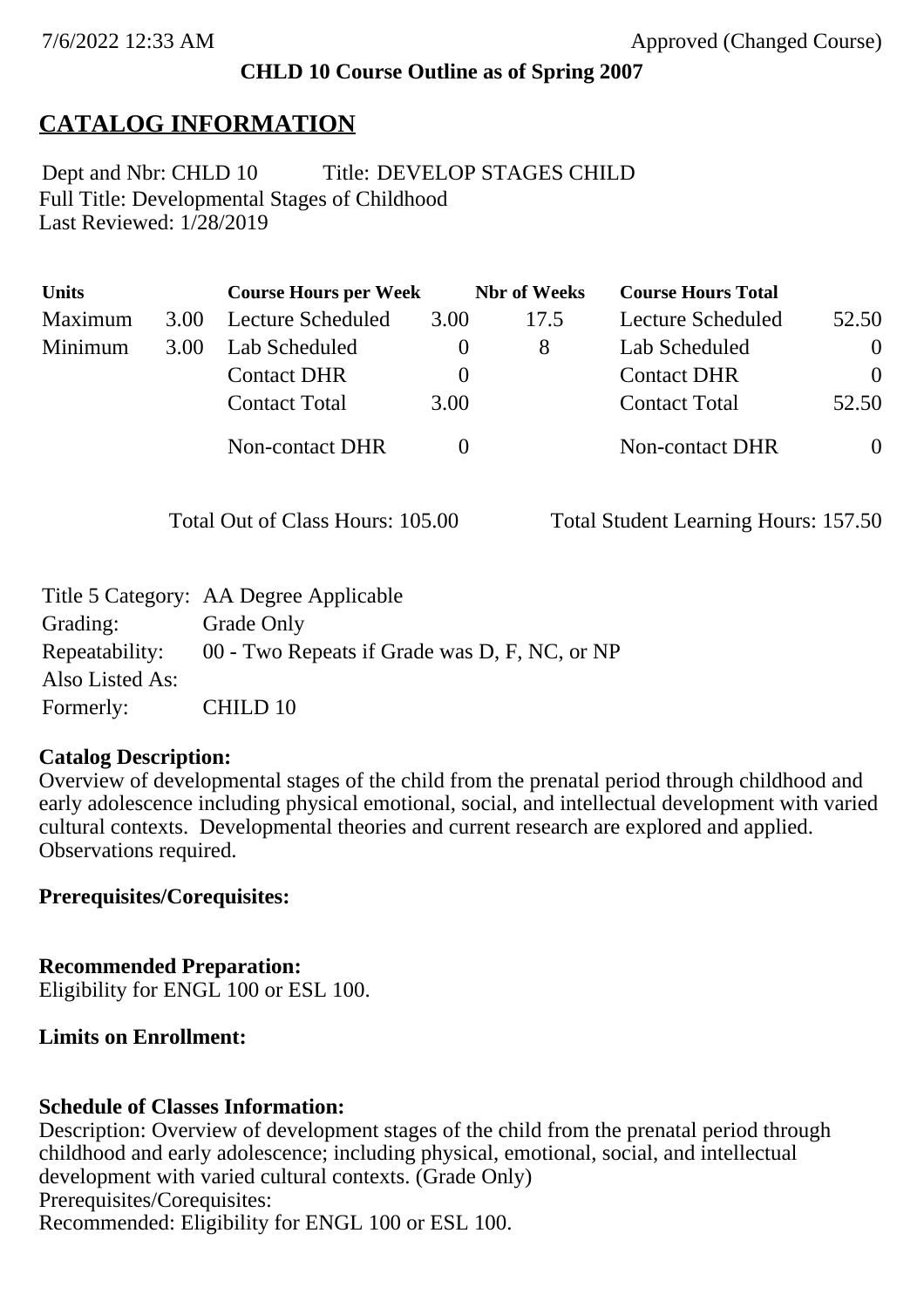# **ARTICULATION, MAJOR, and CERTIFICATION INFORMATION:**

| <b>AS Degree:</b>                 | Area                      |                                                      |                                          | Effective:              | Inactive: |
|-----------------------------------|---------------------------|------------------------------------------------------|------------------------------------------|-------------------------|-----------|
|                                   | D                         |                                                      | Social and Behavioral Sciences Fall 1981 |                         |           |
| <b>CSU GE:</b>                    | <b>Transfer Area</b>      |                                                      |                                          | Effective:              | Inactive: |
|                                   | D                         | Social Science                                       |                                          | Fall 2005               |           |
|                                   | D7                        | Interdisc Social or Behavioral<br>Science            |                                          |                         |           |
|                                   | D <sub>9</sub>            | Psychology                                           |                                          |                         |           |
|                                   | E                         | Lifelong Learning and Self<br>Development            |                                          |                         |           |
|                                   | D                         | <b>Social Science</b><br>Anthropology and Archeology |                                          | Fall 1990               | Fall 2005 |
|                                   | D <sub>1</sub>            |                                                      |                                          |                         |           |
|                                   | D4                        | <b>Gender Studies</b>                                |                                          |                         |           |
|                                   | D <sub>7</sub>            | Interdisc Social or Behavioral<br>Science            |                                          |                         |           |
|                                   | D <sub>9</sub>            | Psychology                                           |                                          |                         |           |
| IGETC:                            | <b>Transfer Area</b><br>4 | Social and Behavioral Science<br>Psychology          |                                          | Effective:<br>Fall 1992 | Inactive: |
|                                   | 4I                        |                                                      |                                          |                         |           |
| <b>CSU Transfer: Transferable</b> |                           | Effective:                                           | Fall 1981                                | Inactive:               |           |
| <b>UC Transfer:</b> Transferable  |                           | Effective:                                           | Fall 1981                                | Inactive:               |           |
| CID:                              |                           |                                                      |                                          |                         |           |

**CID:**

| <b>CID Descriptor: CDEV 100</b>  | <b>Child Growth and Development</b> |
|----------------------------------|-------------------------------------|
| $SRJC$ Equivalent Course $(s)$ : | CHLD <sub>10</sub>                  |

## **Certificate/Major Applicable:**

[Certificate Applicable Course](SR_ClassCheck.aspx?CourseKey=CHLD10)

# **COURSE CONTENT**

## **Outcomes and Objectives:**

- 1. To outline normal physical development in children from the prenatal period through adolescence.
- 2. To outline normal cognitive development in children from the birth through adolescence.
- 3. To outline normal social and emotional development in children from birth through adolescence.
- 4. Compare and contrast physical cognitive and psychosocial development during the different stages of childhood.
- 5. To describe possible problems during the different stages of childhood.
- 6. Identify developmentally appropriate practices at different stages of childhood.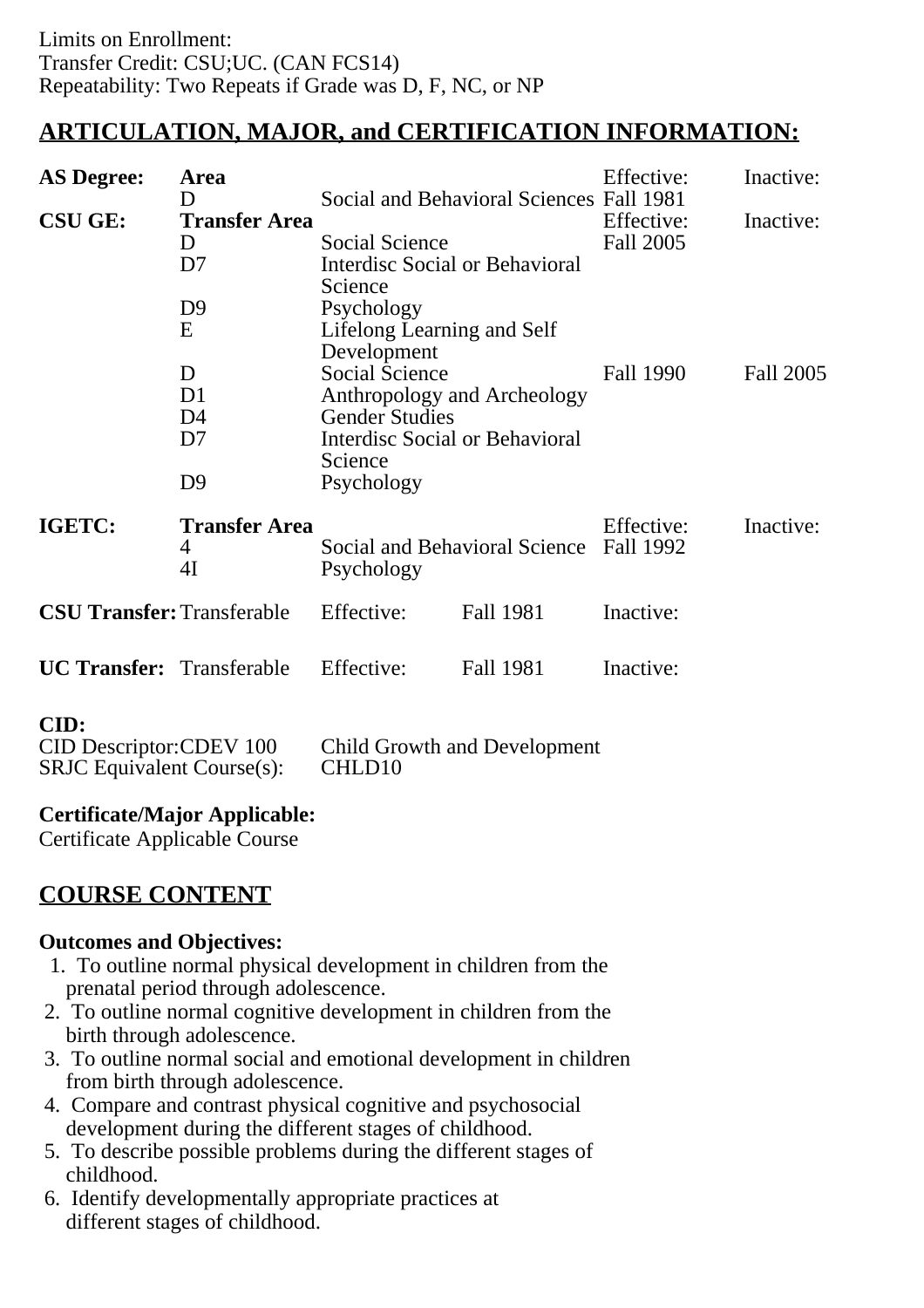- 7. To evaluate current research on child development and early childhood education.
- 8. To compare and contrast cultural practices as they relate to child development.

## **Topics and Scope:**

- 1. Heredity, Prenatal Development, and Birth.
- 2. Infants and Toddlers
	- a. the newborn
	- b. physical characteristics
	- c. cognitive abilities
	- d. developmental aspects and relationships with people
- 3. The Preschool Child
	- a. physical, emotional, social, and cognitive development
	- b. the role of play
- 4. The School-Age Child
	- a. physical characteristics and skills
	- b. cognitive development
	- c. the role of the peer group in development
	- d. social development and interpersonal relationships.
- 5. The Adolescent
	- a. physical growth, health, and coordination
	- b. intellectual development
	- c. parent-adolescent relationship
	- d. the quest for identity

# **Assignment:**

- 1. Reading and discussion of assigned text and handouts.
- 2. Essays possible general topics could include
	- a. theories
	- b. evaluation of theories based on student observation and reading
	- c. personal experience
	- d. interviews and follow-up reports
- 3. Written observations of children
- 4. Discussion and evaluation of media presentations

# **Methods of Evaluation/Basis of Grade:**

**Writing:** Assessment tools that demonstrate writing skills and/or require students to select, organize and explain ideas in writing.

Written homework, Reading reports, Essay exams, Term papers, Written Observations

**Problem Solving:** Assessment tools, other than exams, that demonstrate competence in computational or noncomputational problem solving skills.

Writing  $20 - 60\%$